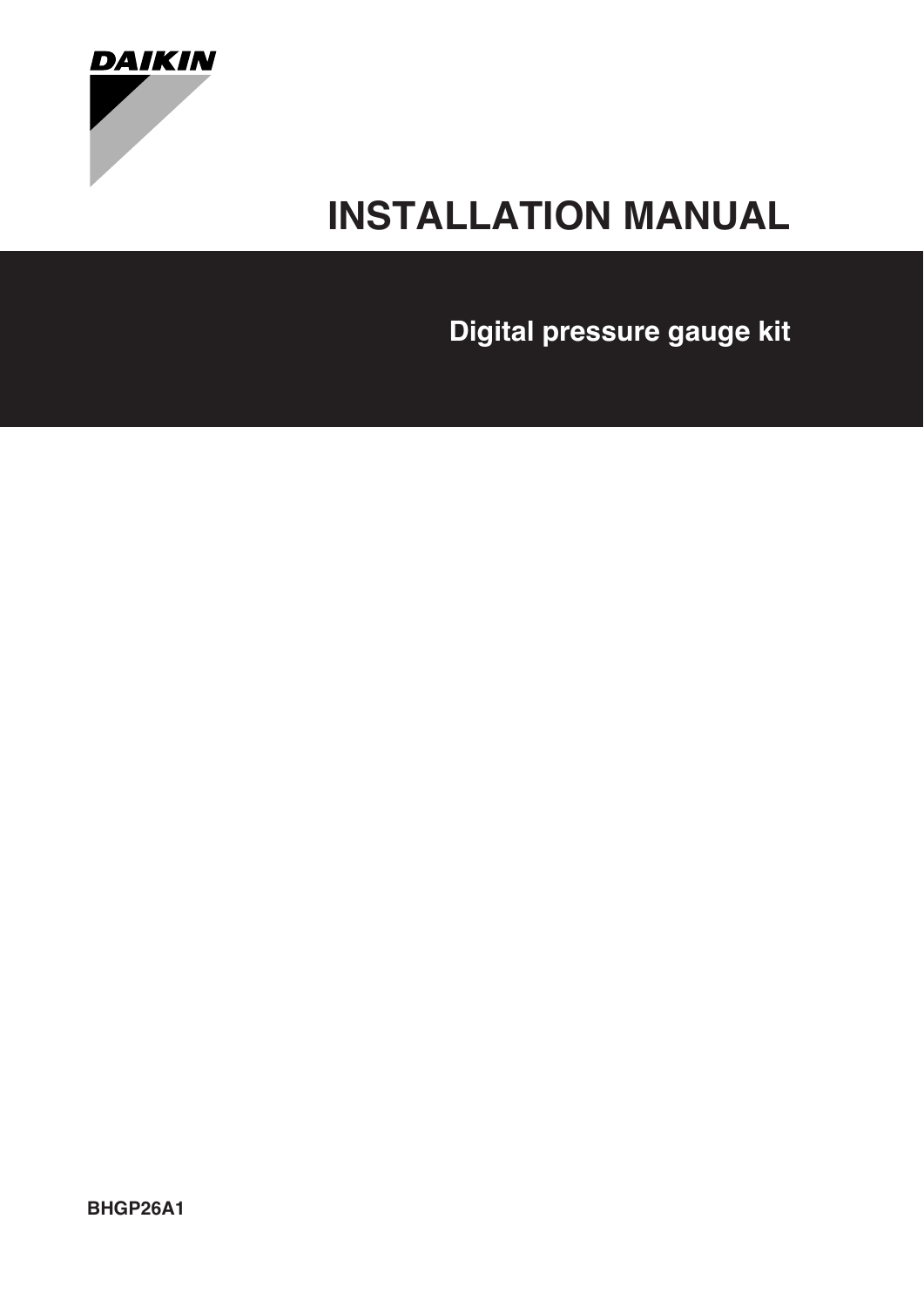## **CONTENTS** Page

READ THESE INSTRUCTIONS CAREFULLY BEFORE INSTALLATION. KEEP THIS MANUAL IN A HANDY PLACE FOR FUTURE REFERENCE.

IMPROPER INSTALLATION OR ATTACHMENT OF EQUIPMENT OR ACCESSORIES COULD RESULT IN ELECTRIC SHOCK, SHORT-CIRCUIT, LEAKS, FIRE OR OTHER DAMAGE TO THE EQUIPMENT. BE SURE ONLY TO USE ACCESSORIES MADE BY DAIKIN WHICH ARE SPECIFICALLY DESIGNED FOR USE WITH THE EQUIPMENT AND HAVE THEM INSTALLED BY A PROFESSIONAL.

IF UNSURE OF INSTALLATION PROCEDURES OR USE, ALWAYS CONTACT YOUR DAIKIN DEALER FOR ADVICE AND INFORMATION.

The English text is the original instruction. Other languages are translations of the original instructions.

# <span id="page-1-2"></span>**ACCESSORIES**

Check if the following accessories are included in the kit before starting the installation.



- **2** Resin bush
- **3** Small clamp
- **4** Large clamp
- **5** Screw M5x12
- **6** Screw M4x12
- **7** Gauge window labels
- **8** Installation manual

Tools required for installation: Philips screwdriver and nippers.

#### **CAUTION**

- The kit contains accessories required for installation. Do not dispose of these accessories until the product is properly installed.
- Before performing installation work, check with a catalog or technical data sheet if the kit is compatible with the unit.

## <span id="page-1-3"></span><span id="page-1-1"></span>**INSTALLATION**

#### **DANGER: ELECTRICAL SHOCK**

<span id="page-1-0"></span>Switch off all power supply before removing the switch box service panel or before making any connections or touching electrical parts.

Do not touch any switch with wet fingers. Touching a switch with wet fingers can cause electrical shock. Before touching electrical parts, turn off all applicable power supply.

To avoid electric shock, be sure to disconnect the power supply 1 minute or more before servicing the electrical parts. Even after 1 minute, always measure the voltage at the terminals of main circuit capacitors or electrical parts and, before touching, be sure that those voltages are 50 V DC or less.

When service panels are removed, live parts can easily be touched by accident. Never leave the unit unattended during installation or servicing when the service panel is removed.

#### <span id="page-1-4"></span>**Work procedure**

Refer to the manual of the unit and execute the following steps.

- **1** Turn OFF the power of the unit.
- **2** Remove the front panel of the outdoor module(s). In case of EWAQ/EWYQ016, 021 or 040 remove panels 4 and 5, in case of EWAQ/EWYQ025, 032, 050 or 064 remove only panel 5.
- **3** Remove the switch box service panel.
- **4** Refer to the figure below and mount the digital pressure gauge assembly to the panel on the right-hand side. Use the two M5x12 screws delivered with the kit. Also refer to ["Figure:](#page-2-0) [Connecting the wiring" on page 2.](#page-2-0)



- **1** Right-hand side panel
- **2** Screw M5x12
- **3** Digital pressure gauge assembly
- **4** Communications line: blue connector
- **5** Power supply line: white connector
- **6** Ground wire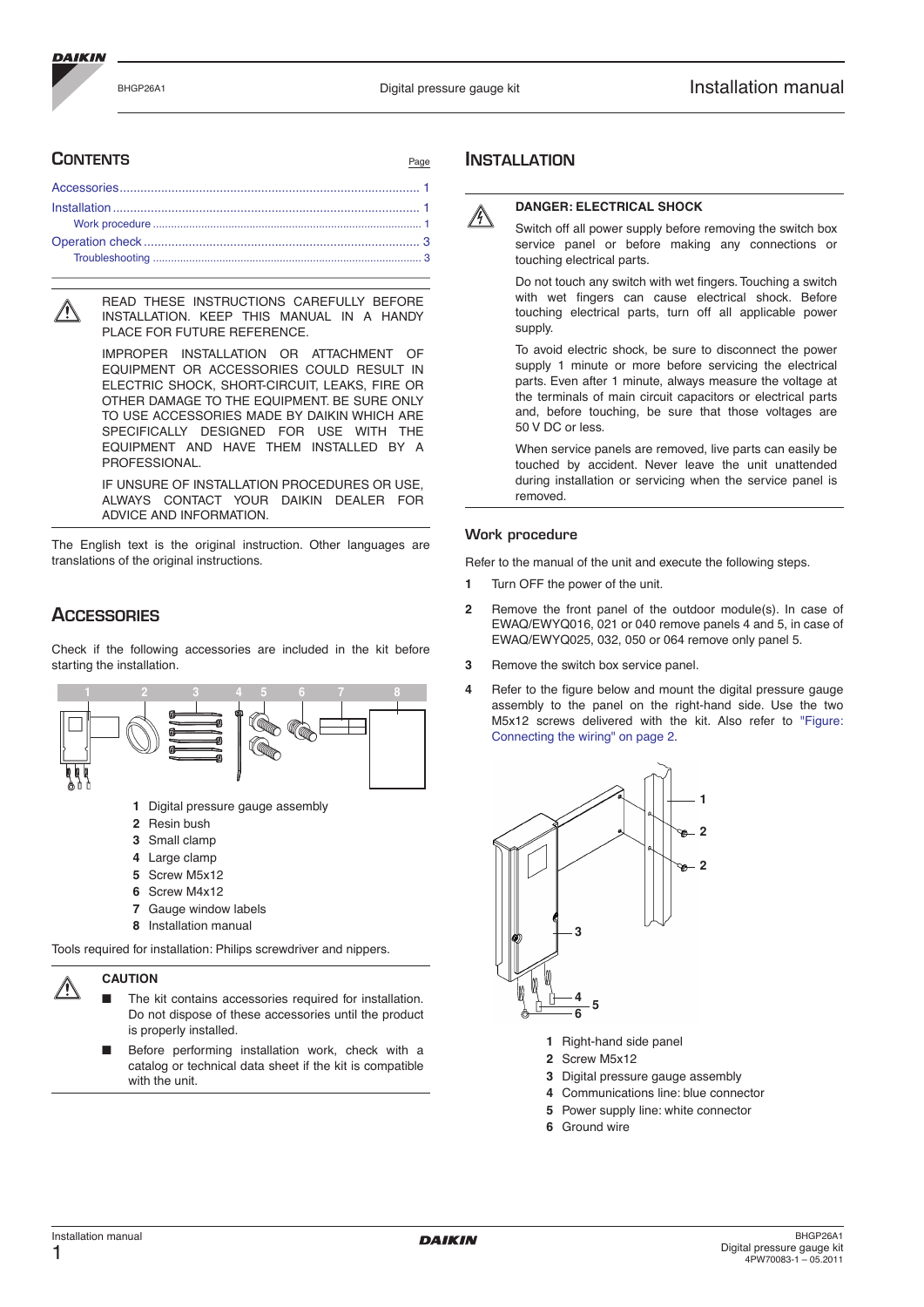- **5** Refer to the figure below and secure the ground wire to the switch box with the M4x12 screw. Refer to detail B for the screwing position.
- **6** Refer to the figure below and connect the power supply line and the communications line of the digital pressure gauge assembly to the control PCB (A1P) in the electrical box.
	- Connect the power supply line (white connector) to X77A.
	- Connect the communications line (blue connector) to X27A. Wire the communications line behind the digital pressure gauge assembly as shown in to detail A.
- **7** After connecting the power supply line, communications line and ground wire, secure the wiring path according to the figure below using the clamps delivered with the kit.

#### <span id="page-2-0"></span>**Figure: Connecting the wiring**



- **1** Digital pressure gauge assembly
- **2** Power supply line
- **3** Ground wire
- **4** Communications line
- **5** On-site ground terminal
- **6** Bundle the redundant length portion with a small clamp so that both the power supply line and the ground wire do not come in contact with the conduit
- **7** Bind the power supply line and ground wire with a small clamp to the line that is connected to the outdoor module
- **8** Insert the power supply line into the 2 wire clips together with the line that is connected to the outdoor module
- **9** Bind the power supply line with a small clamp to the line that is connected to the outdoor module
- **10** Bind the internal wires with the large clamp so that the wires do not come in contact with the thermistor
- **11** Bind the communication line with 3 small clamps to the line that is connected to the outdoor module
- **12** Insert the communications line into a wire clip thogether with the line that is connected to the outdoor module
- **13** Be sure never to tense the wire
- **14** Thermistor
- **8** Mount the service panel of the switch box.
- **9** Punch out the knock-out hole of 70 mm on the front panel.



- **1** Punch out the knock-out hole on the left-hand side
- **10** Attach the resin bush to the knock-out hole on the front panel.
- **11** Mount the front panel.
- **12** Perform the operation checks as explained in ["Operation check"](#page-3-1) [on page 3](#page-3-1).
- **13** For ease of positioning the gauge window labels wait until the display is clearly visable during a normal operation. Stick the gauge window labels on the front panel according to the figure below.



- **1** Resin bush
- **2** Discharge pressure display
- **3** Suction pressure display
- **4** Gauge window label "MPa"
- **5** Gauge window label "DISCHARGE"
- **6** Gauge window label "SUCTION"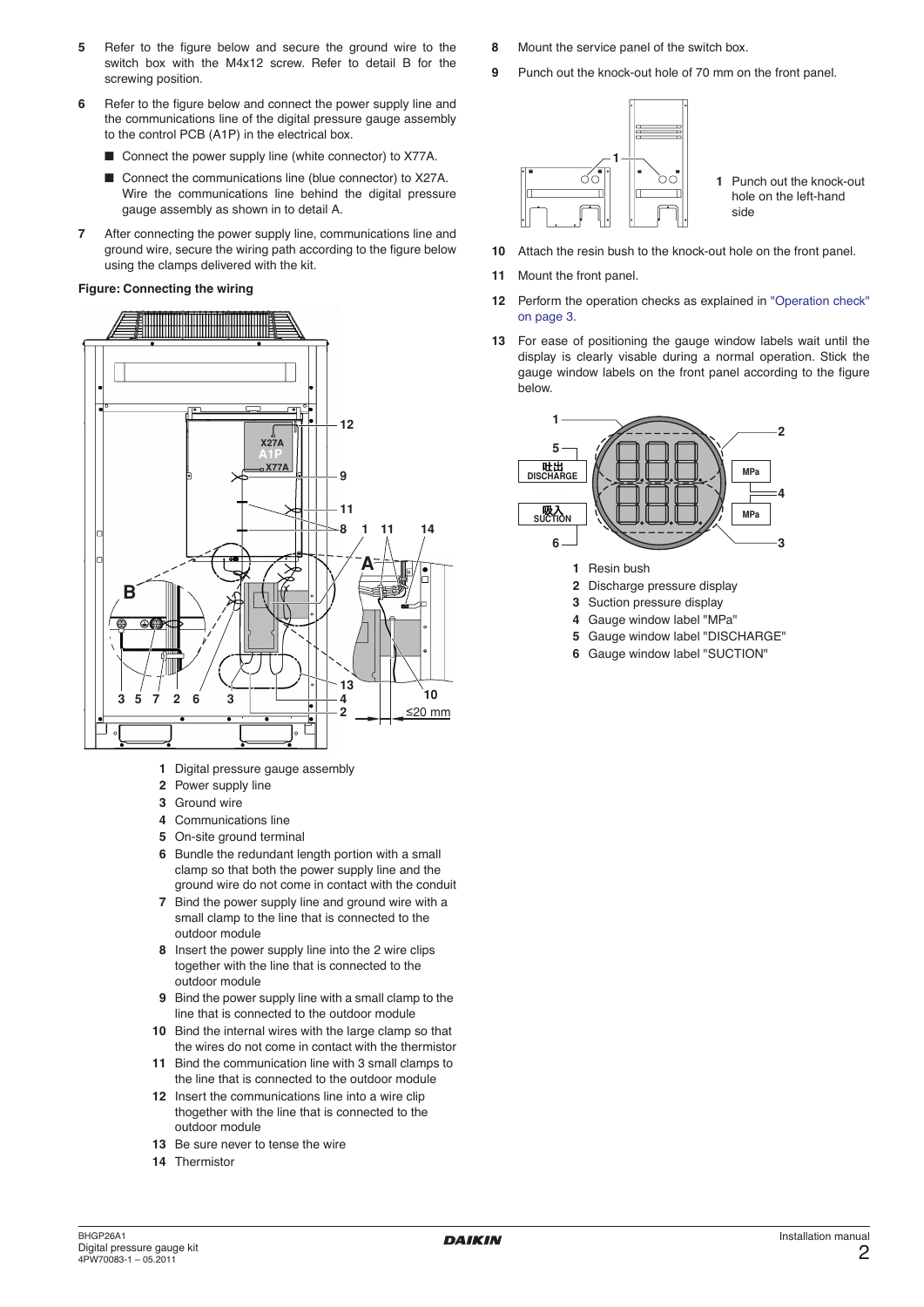# <span id="page-3-1"></span>R

#### **DANGER: ELECTRIC SHOCK**

Close the switch box service panel and the unit front panel before turning the unit power ON. You may receive an electric shock when you come in contact with electric parts.

On completion of installation, turn the unit power ON and make sure that pressures are displayed normally. When two rows of numbers appear on the display, the product is working normal. Refer to ["Troubleshooting" on page 3](#page-3-0) and take necessary corrective actions in case one of the following symptoms occur. If the trouble does not fall under any of the symptoms described, contact your Daikin dealer.

# <span id="page-3-0"></span>**Troubleshooting**



**Symptom 1: No LEDs are lit or blinking**

| <b>POSSIBLE CAUSES</b>                                  | <b>CORRECTIVE ACTION</b>                          |
|---------------------------------------------------------|---------------------------------------------------|
| Power supply is not provided to the<br>unit.            | Provide power supply to the unit.                 |
| The connector of the power supply<br>line is unplugged. | Insert the connector of the power<br>supply line. |
| The power supply line is<br>disconnected or damaged.    | Replace the power supply line.                    |

#### **Symptom 2: All LEDs are blinking**

| <b>POSSIBLE CAUSES</b>                                   | <b>CORRECTIVE ACTION</b>                                                                                                                              |
|----------------------------------------------------------|-------------------------------------------------------------------------------------------------------------------------------------------------------|
| The connector of the<br>communications line is unplugged | Plug in the connector of the<br>communications line.                                                                                                  |
| The communications line is<br>disconnected or damaged.   | Replace the communications line.                                                                                                                      |
| The kit is not compatible with the<br>unit.              | Check with a catalog or technical<br>data sheet if the kit is compatible<br>with the unit. If the kit is not<br>compatible, this kit can not be used. |

#### **Symptom 3: The bottom half of the LEDs are blinking**

| <b>POSSIBLE CAUSES</b>                                                              | <b>CORRECTIVE ACTION</b>                                                               |
|-------------------------------------------------------------------------------------|----------------------------------------------------------------------------------------|
| The unit has a defect.                                                              | Refer to the service quide and cure<br>the problem.                                    |
| There is a high-voltage line<br>generating noise around the<br>communications line. | Noise may be imposed on the<br>communications line. Separate the<br>high-voltage line. |

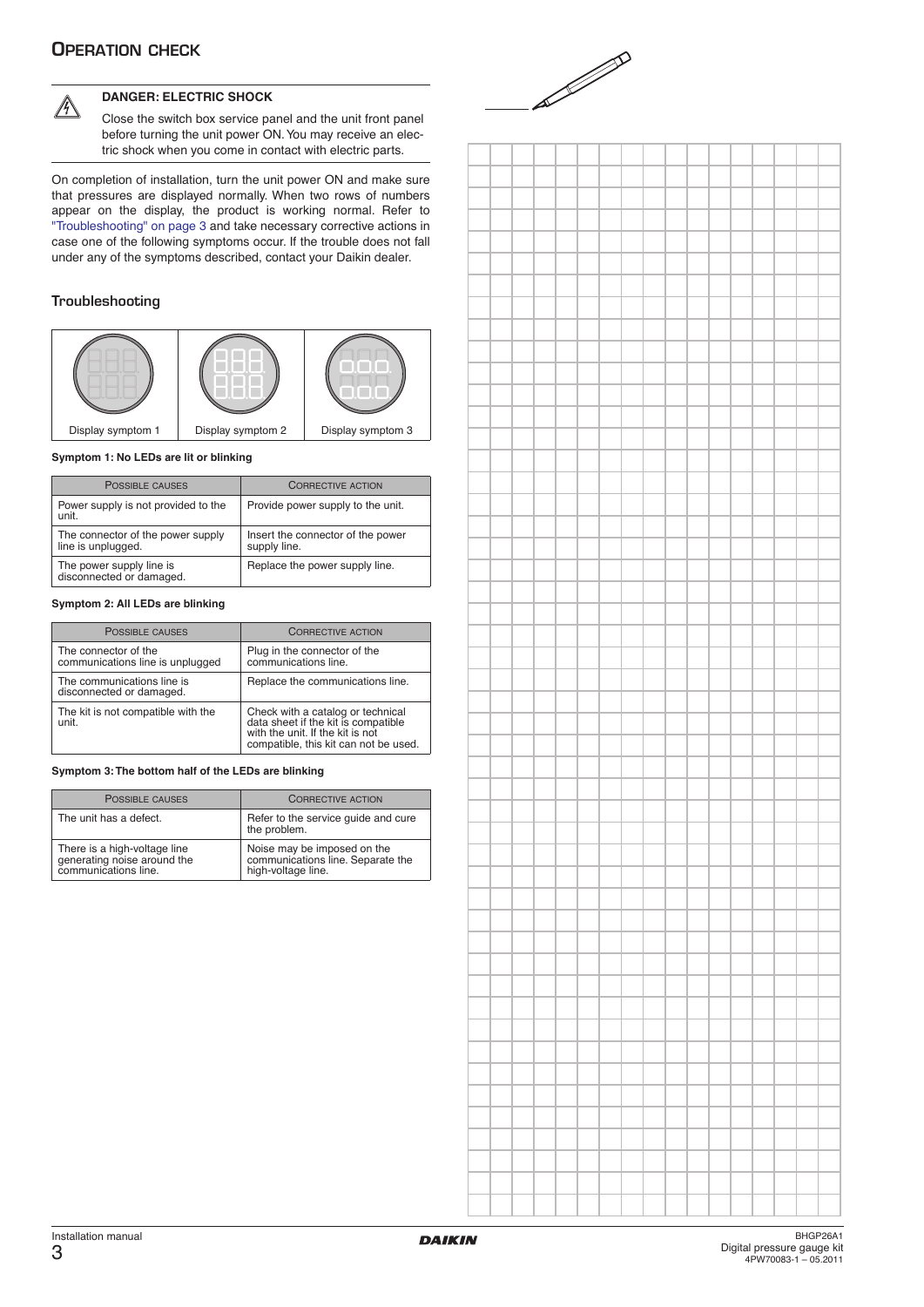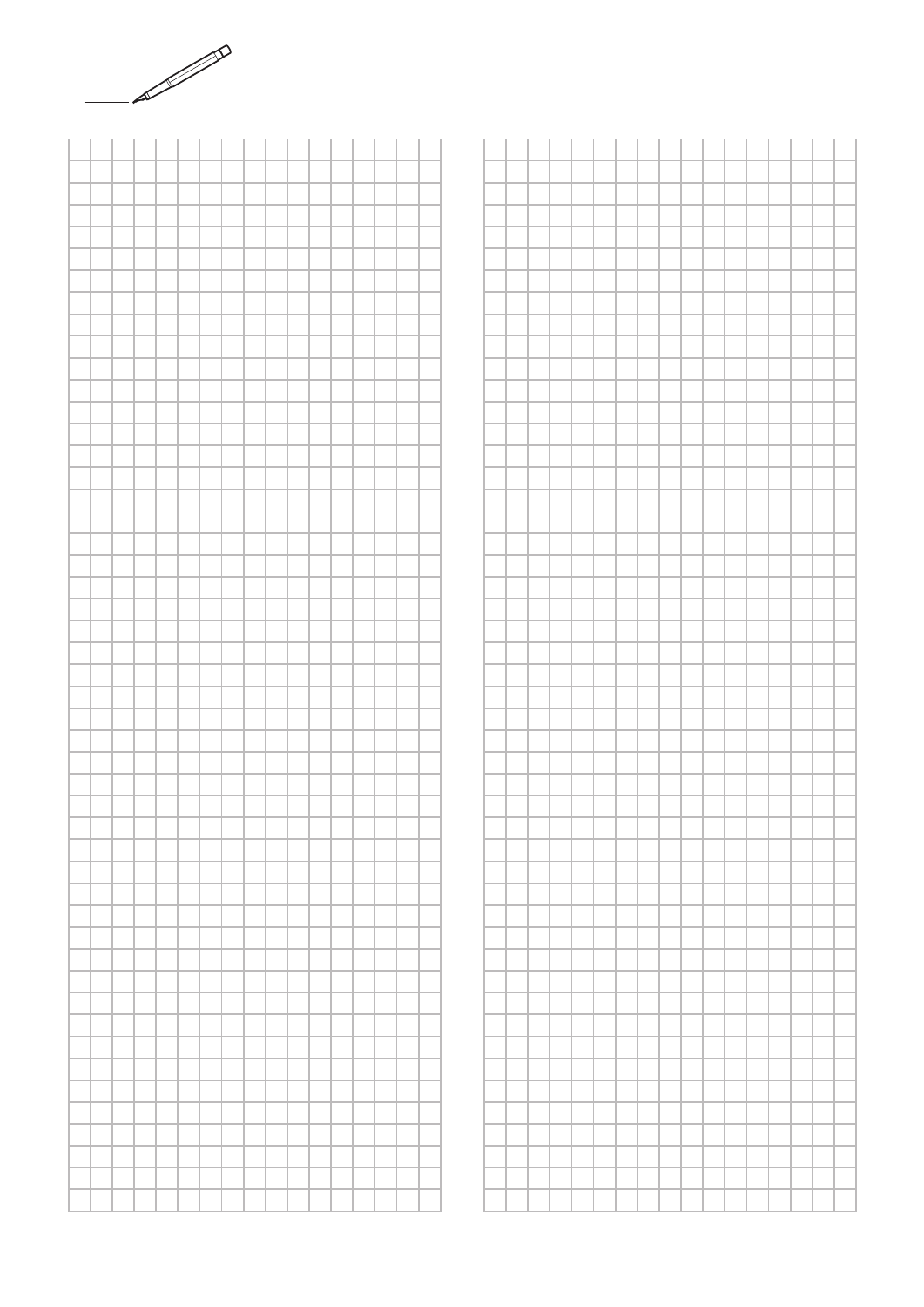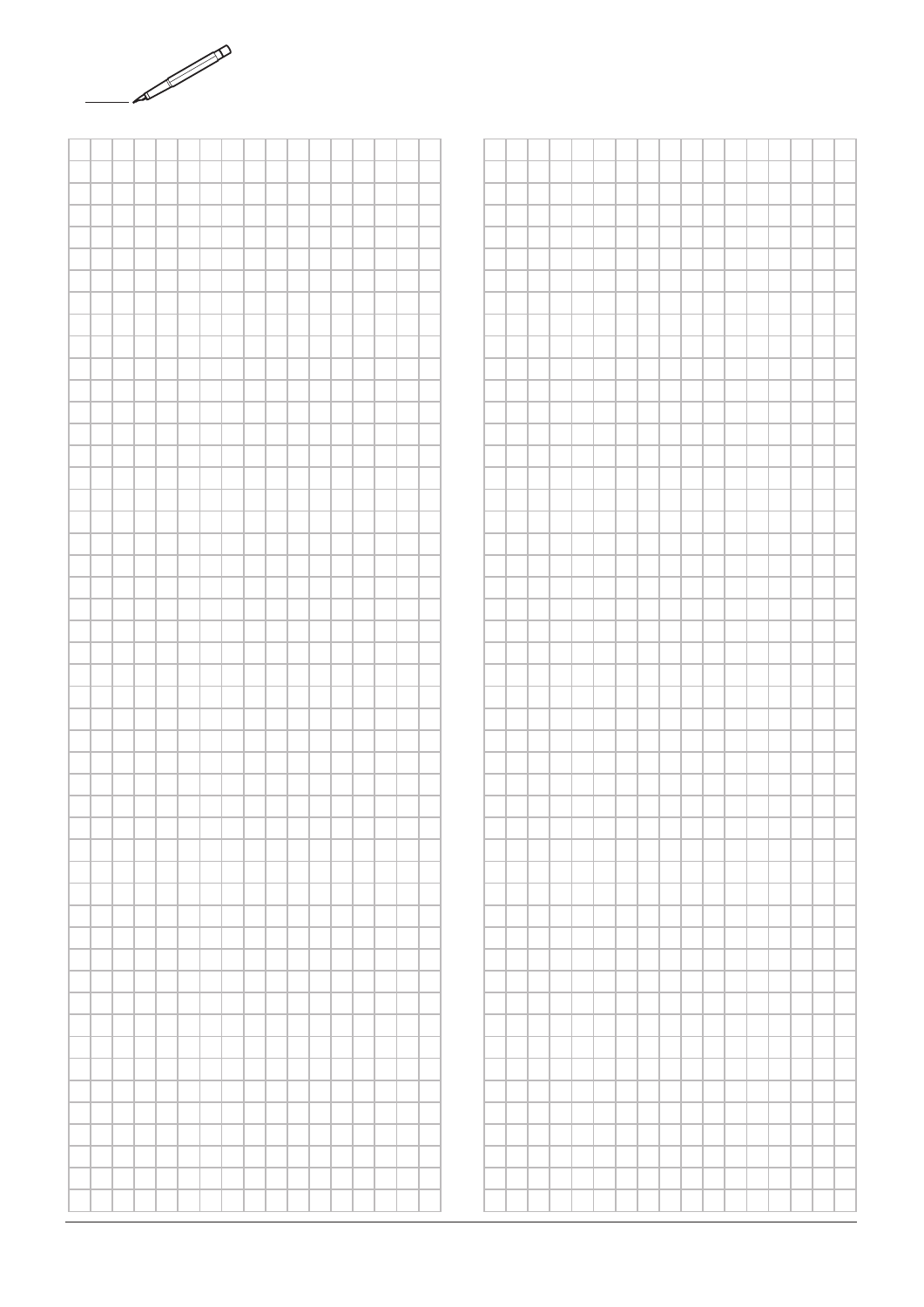